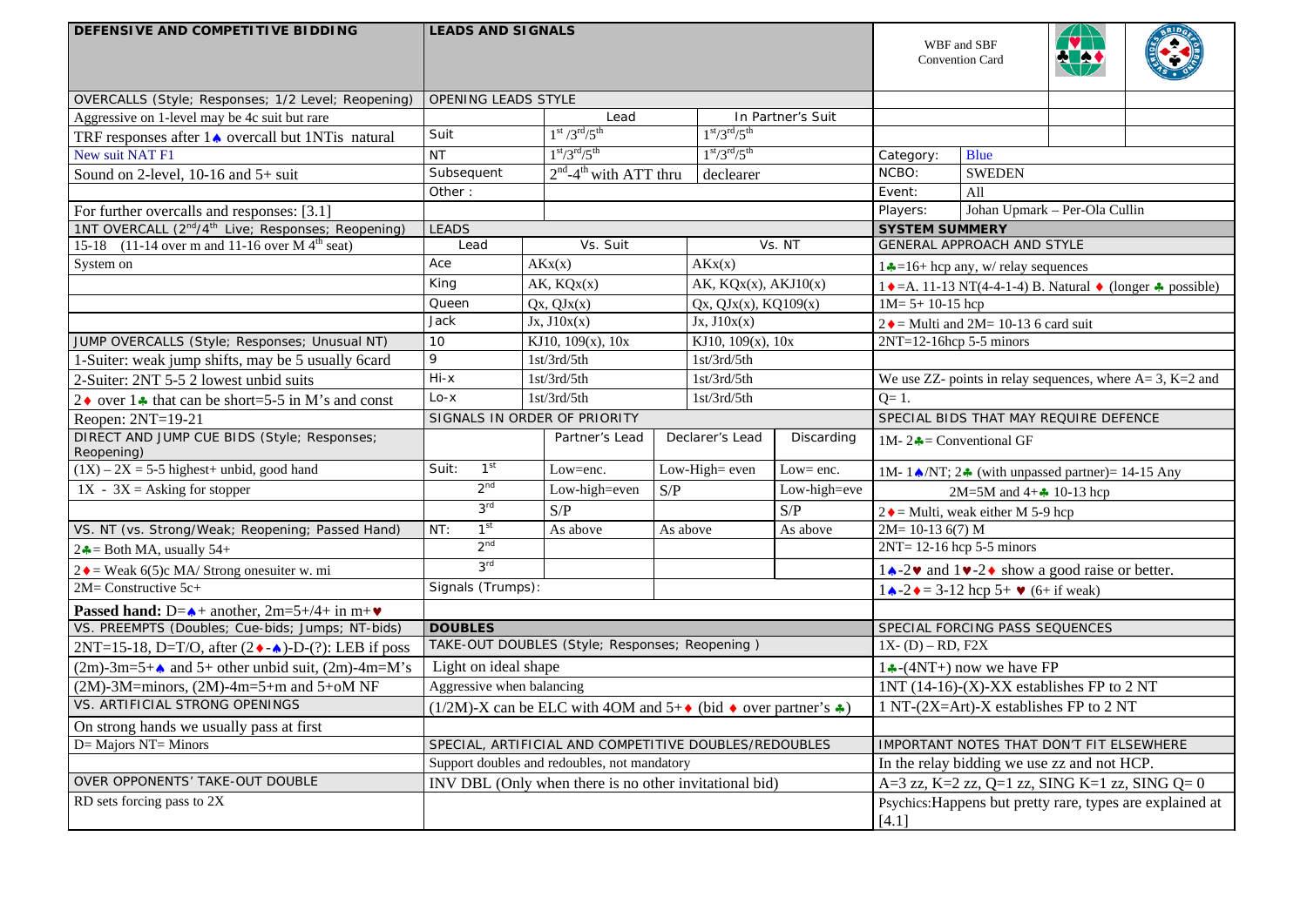|                                | OPENING BID DESCRIPTIONS  |                           |                |                                                                 |                                                                                                                    |                                                                                                       |                                            |
|--------------------------------|---------------------------|---------------------------|----------------|-----------------------------------------------------------------|--------------------------------------------------------------------------------------------------------------------|-------------------------------------------------------------------------------------------------------|--------------------------------------------|
| Open                           | Tick                      | Min                       | Neg            | Description                                                     | Responses                                                                                                          | Subsequent Auction                                                                                    | Passed Hand Bidding                        |
| ing                            |                           | No                        | Dbl            |                                                                 |                                                                                                                    |                                                                                                       |                                            |
|                                | Art<br>X                  | Cards                     | Thru           | 17+bal/16+ unbal any distribution,                              |                                                                                                                    |                                                                                                       |                                            |
| $1 -$                          |                           |                           | $4 \triangle$  |                                                                 | $1 \blacklozenge = 0.4ZZ$ (maybe GF strength), $1 \blacktriangledown = 5+ZZ$ no shortness, $1 \blacktriangle =$ as | $1 \div -1 \div ; 1 \vee = 16 - 195 + \vee$ or 20+ any                                                | Responder may F to game<br>with $4 + ZZ$ . |
|                                |                           |                           |                | unbal 15 w/ 11ZZ is opened $1\clubsuit$ .                       | $2\cdot\cdot\cdot$ w/ 5-7ZZ, 1NT= 5+ZZ w/ 5c+ $\cdot\cdot\cdot$ no sho or 5c+ $\cdot\cdot\cdot$ any sho,           | 1.-1. $\bullet$ -1. NT+ = same as 1.-1. NT+ by                                                        |                                            |
|                                |                           |                           |                | ZZ: A=3p K=2p Q=1p J=0p                                         | $2\clubsuit = 8+ZZ$ w/5c+ $\diamond$ any sho or 4441 w/4c $\diamond$ , 2 $\diamond$ =8+ZZ w/5c+ $\triangledown$    | RESP but 9-13 zz.                                                                                     |                                            |
|                                |                           |                           |                |                                                                 | any sho, $2\blacktriangledown = 8+ZZ$ w/ 5c+ $\blacklozenge$ two suiter or 4-4-1-4, 2 $\blacklozenge$ -=8+ZZ       | Else 1 step by opener is always $(R)$ and                                                             | Contested bidding: [2.1]                   |
|                                |                           |                           |                |                                                                 | $w/5c + \clubsuit$ any sho                                                                                         | 2+ step show hand w/ SPL.                                                                             |                                            |
| $1 \bullet$                    | X                         |                           | $4 \spadesuit$ | $11+-13(14)bal/10-155(4)c+\diamond/10-16$<br>4441               | $2 - \cdot$ = Natural FG, 2MA=5-9 6c, 3mi=INV3NT, 3M=Pre-emptive                                                   | 1 ♦ - 2m; 2M Bal hand w/ 4-c M                                                                        | 2m=Natural NF                              |
| 1                              |                           | 5                         | $4 \triangle$  | 10-15 hcp(5-10 ZZ), $5+$                                        | 2 - FG relay, 2 + = Good Raise+, 2 → = 5-9 6c, 2NT=FG-STG 12-15                                                    | 1. $\blacktriangleright$ - 1. $\blacktriangle$ /NT; 2. $\blacktriangleright$ (with unpassed partner)= | $2 -$ Natural NF                           |
|                                |                           |                           |                |                                                                 | any sho, 3mi=Nat INV.                                                                                              | 14-15 Any. 2M=5M and $4 + 10 - 13$ hcp                                                                |                                            |
|                                |                           |                           |                |                                                                 |                                                                                                                    | $1 \vee -2 \diamond : [1.1]$ $1 \vee -2 \diamond : [1.2]$                                             | Contested bidding: [2.2]                   |
|                                |                           | 5 <sup>5</sup>            | $4\bullet$     | 10-15 hcp(5-10 ZZ), $5+$                                        |                                                                                                                    |                                                                                                       | $2 -$ Natural NF                           |
| $1 \spadesuit$                 |                           |                           |                |                                                                 | $2 \div = FG$ relay, $2 \div = 6c + \nabla S/O / 5c + \nabla INV +$ , $2 \nabla = Good$ Raise+,                    | $1 \triangle$ -NT; $2 \triangleq$ (with unpassed partner)= 14-15                                      |                                            |
|                                |                           |                           |                |                                                                 | $2NT = FG - STG$ 12-15 any sho, 3mi=Nat INV, $3\blacktriangledown$ = weak but                                      | Any. $2M = 5M$ and $4 + 10 - 13$ hcp                                                                  |                                            |
|                                |                           |                           |                |                                                                 | constructive $\spadesuit$ -raise.                                                                                  |                                                                                                       | Contested bidding: [2.2]                   |
|                                |                           |                           |                | 14-16 (15-16 3 <sup>rd</sup> seat red and 4 <sup>th</sup> seat) |                                                                                                                    | $1 \cdot 2 \cdot 1$ [1.1] $1 \cdot 2 \cdot 1$ [1.2]                                                   |                                            |
| 1NT                            |                           |                           | $4\bullet$     |                                                                 | Stayman but doesn't promise a M, 4-way Transfers w. $2 \wedge$ as $\clubsuit$ and                                  | 1NT-2 $\cdot$ [1.3]                                                                                   |                                            |
|                                |                           |                           |                |                                                                 | 2NT as $\triangle$ , 3 $\triangle$ = FG 54+m 3 $\triangle$ = INV w. any 6cM 3M=SPL 3c                              |                                                                                                       |                                            |
|                                |                           |                           |                |                                                                 | OM FG                                                                                                              |                                                                                                       | Contested bidding: [2.3]                   |
| 24                             | X                         | 5                         | $4 \triangle$  | $10-16$                                                         | $2 \cdot =INV +$ asking, 2MA=Nat NF, 2NT=Inv+ w/ $\cdot$ support                                                   |                                                                                                       |                                            |
|                                |                           |                           |                |                                                                 | $3 \cdot \bullet \bullet =GF \text{ good } 6 + \text{ suit}$                                                       |                                                                                                       |                                            |
| 2 <sub>0</sub>                 | X                         |                           |                | Multi, weak either M 5-9 hcp                                    | 2NT=F1, 4 ↑ TRF to your M, 4 ↑ Bid you M, 4M Nat                                                                   | 2-2NT; $3\clubsuit$ = any maximum, $3\spadesuit$ = min                                                |                                            |
|                                |                           |                           |                |                                                                 |                                                                                                                    | $w/\blacktriangledown, 3 \blacktriangledown = min w/\blacktriangle$                                   |                                            |
| 2 <sup>4</sup>                 |                           | 6                         |                | $10-13$ 6+ suit                                                 | $2NT=Inv+w$ . support, $3X=FI$                                                                                     | $2 \vee -2NT = [1.4]$                                                                                 |                                            |
| 2 <sub>•</sub>                 |                           | 6                         |                | 10-13 $6+$ suit                                                 | As above                                                                                                           | $2 \triangle -2NT = [1.4]$                                                                            |                                            |
| 2NT                            | $\boldsymbol{\mathrm{X}}$ |                           |                | 12-16 5-5mi                                                     | $3 \blacktriangleright = FG$ ask, $3 \blacktriangle = Nat$ INV, $4mi = Weak$                                       | $2NT-3\n$ $\blacktriangleright$ = [1.5]                                                               |                                            |
| $3 -$                          |                           | 6                         |                | Pre-emptive                                                     | $4 \triangleleft = Min/Max$ RKCB                                                                                   |                                                                                                       |                                            |
| $3*$                           |                           | 6                         |                | Pre-emptive                                                     | $4 \div = \text{Min}/\text{Max RKCB}$                                                                              |                                                                                                       |                                            |
| 3 <sup>4</sup>                 |                           | 6                         |                | Pre-emptive                                                     | $4 - \text{Min}/\text{Max RKCB}$                                                                                   |                                                                                                       |                                            |
| $3^$                           |                           | 6                         |                | Pre-emptive                                                     | $4 - \text{Min}/\text{Max RKCB}$                                                                                   |                                                                                                       |                                            |
| 3NT                            | $\mathbf{X}$              |                           |                | $1st/2nd$ Solid minor $3rd/4th$ To play                         | $4/5$ mi= $P/C$                                                                                                    |                                                                                                       |                                            |
| $4 -$                          |                           | 6                         |                | Pre-emptive                                                     |                                                                                                                    |                                                                                                       |                                            |
| $4\blacklozenge$               |                           | 6                         |                | Pre-emptive                                                     |                                                                                                                    |                                                                                                       |                                            |
| $4$ $\blacktriangledown$       |                           | 6                         |                | Pre-emptive                                                     |                                                                                                                    |                                                                                                       |                                            |
|                                |                           | 6                         |                | Pre-emptive                                                     |                                                                                                                    |                                                                                                       |                                            |
| $\frac{4 \triangle}{4NT}$      |                           |                           |                |                                                                 |                                                                                                                    |                                                                                                       |                                            |
|                                |                           |                           |                |                                                                 |                                                                                                                    |                                                                                                       |                                            |
| $rac{5\clubsuit}{5\spadesuit}$ |                           |                           |                |                                                                 |                                                                                                                    |                                                                                                       |                                            |
| 5 <sup>4</sup>                 |                           |                           |                |                                                                 |                                                                                                                    |                                                                                                       |                                            |
| 5 <sub>•</sub>                 |                           |                           |                |                                                                 |                                                                                                                    |                                                                                                       |                                            |
| 5NT                            |                           |                           |                |                                                                 |                                                                                                                    |                                                                                                       |                                            |
|                                |                           | <b>HIGH LEVEL BIDDING</b> |                |                                                                 |                                                                                                                    |                                                                                                       |                                            |
|                                |                           |                           |                | RKCB 1430, Voidwood, 3NT-serious, Cuebids up the line           |                                                                                                                    |                                                                                                       |                                            |
|                                |                           |                           |                |                                                                 |                                                                                                                    |                                                                                                       |                                            |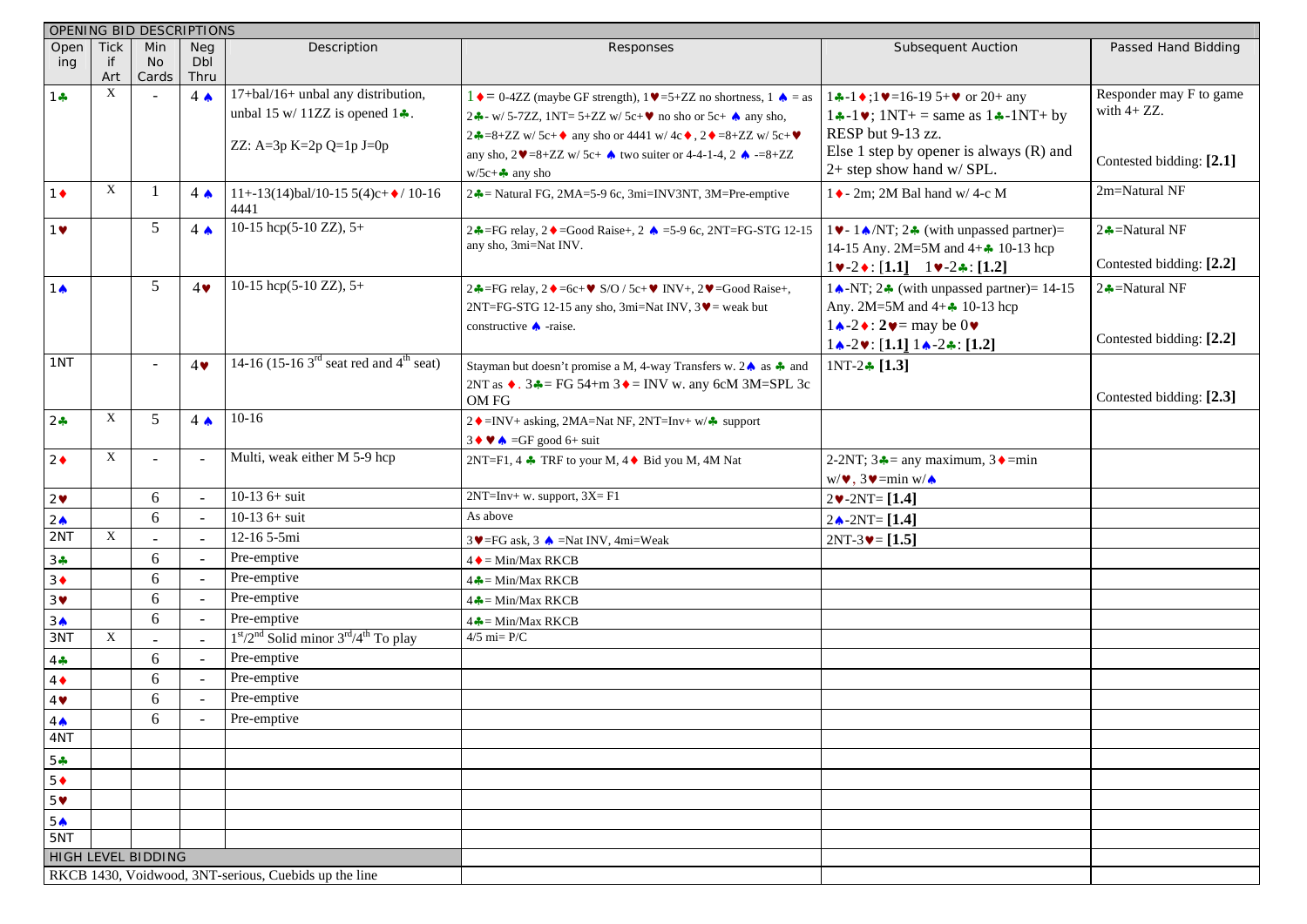| ,我们也不会不会不会。""我们的,我们也不会不会不会。""我们的,我们也不会不会不会不会。""我们的,我们也不会不会不会。""我们的,我们也不会不会不会不会。""                                      |  |                                                                                 |
|------------------------------------------------------------------------------------------------------------------------|--|---------------------------------------------------------------------------------|
|                                                                                                                        |  | the contract of the contract of the contract of the contract of the contract of |
|                                                                                                                        |  |                                                                                 |
| <u> 2003 - Andrea Andrew American American American American American American American American American American</u> |  |                                                                                 |
| <u> Andreas Andreas Andreas Andreas Andreas Andreas Andreas Andreas Andreas Andreas Andreas Andreas Andreas Andr</u>   |  |                                                                                 |
|                                                                                                                        |  |                                                                                 |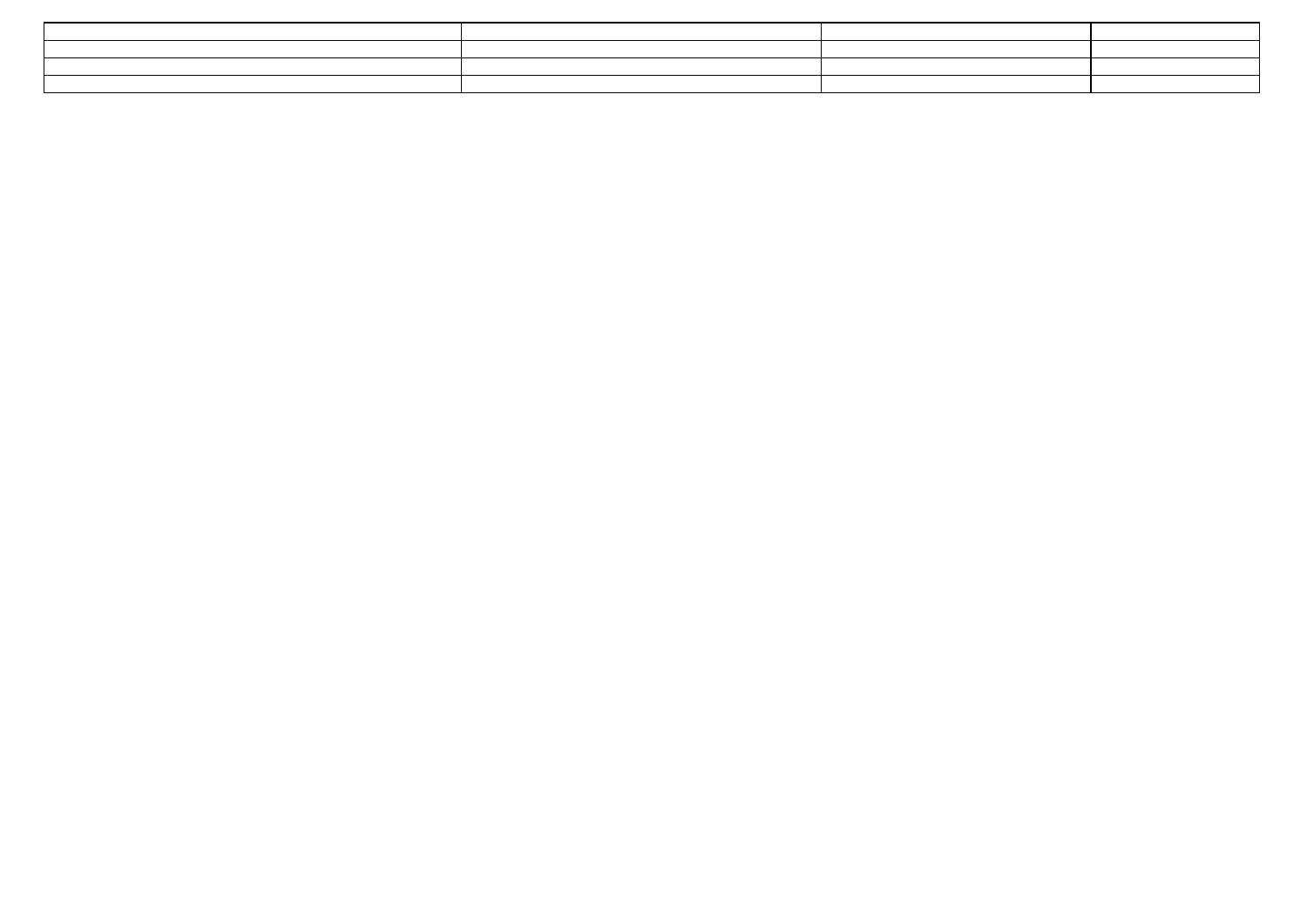# Supplementary Sheets

# Johan Upmark Per-Ola Cullin

## More Subsequent bidding

### 1.1 1♥-2♦ and 1♠-2♥

2M=Min

2M+1=G/T without a SPL that you want to show, responder denies/shows SPL in the same way, 1 step=no, 2-4 steps shown logically (i.e. normally NAT if possible) 2M+2=I want to bid game, do you think there cab be a slam? 2M+3-5=G/T w/ SPL, not shown NAT or stepwise but logically

### 1.2 1♥-2♣

♦=5-7 zz w/ SPL ♥=5-7 zz no SPL ♠=as 2♥ but 8-10 zz 2NT+=8-10 zz w/ SPL

#### 1.3 1NT-2♣

2NT=4-4 in majors and Min 3♣=4-4 in majors and Max

#### 1.4 2Μ-2NT

 $3\clubsuit = Min$ 3♦=Max no SPL 3M and NT= Max w/ SPL

### 1.5 2NT-3♥

3♠=SPL ♠ 3NT=SPL ♥ not good Max 4♣+=SPL ♥ and good max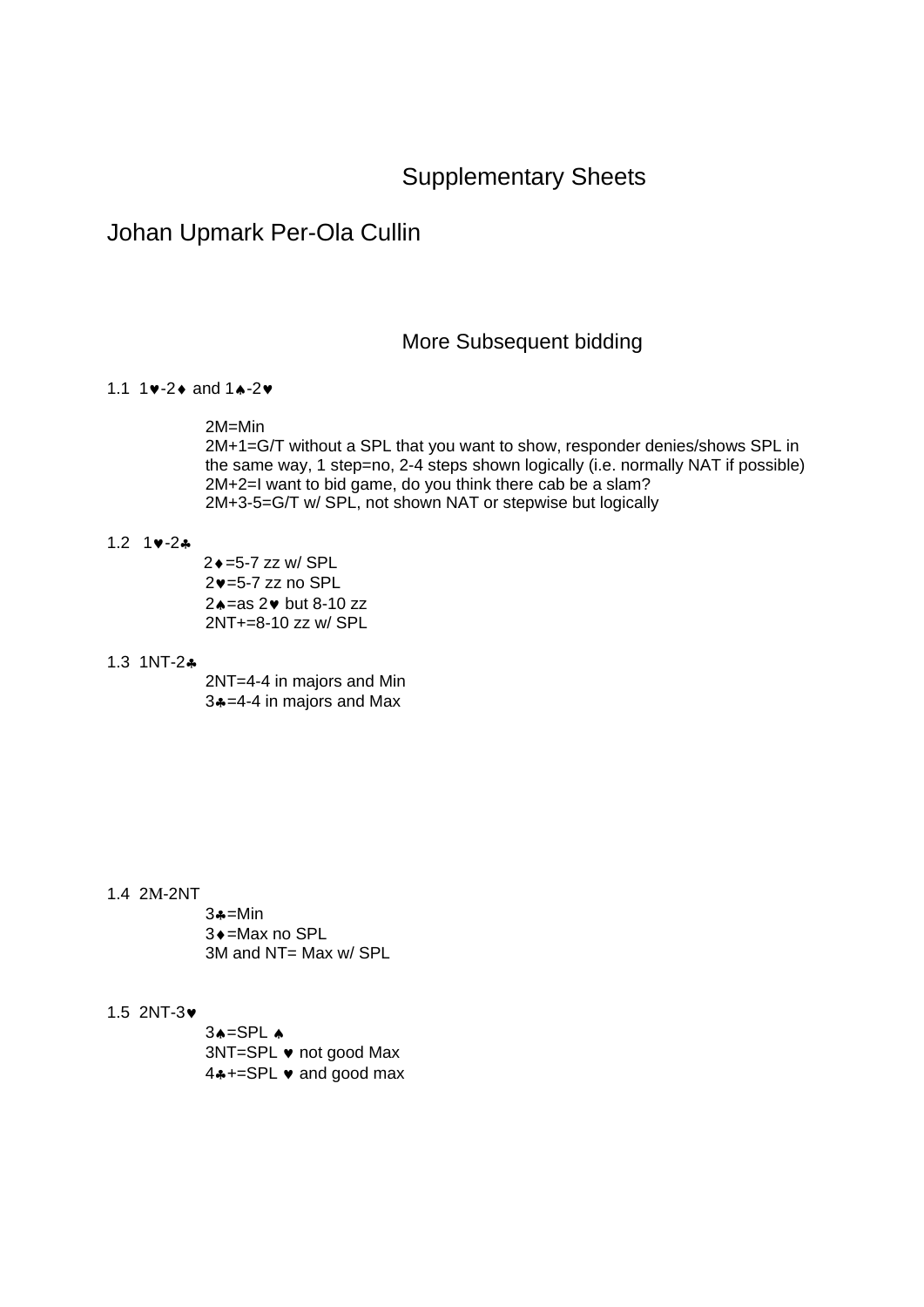# Contested bidding

#### 2.1 1♣

| $1$ $\ast$ -(DBL) |                                                                                                                                                     |
|-------------------|-----------------------------------------------------------------------------------------------------------------------------------------------------|
|                   | P=Not enough to force to game<br>RDBL=willingness to penalize opponents, FP to 2NT<br>1 $\bullet$ = FG with less then 5 zz                          |
|                   | 1♥+=As uncontested but switch 5-7 and 8+zz                                                                                                          |
| $1 - (1)$         | P=Not enough to force to game<br>DBL=FG with less then 5 zz<br>1♥+=As uncontested but switch 5-7 and 8+zz                                           |
| $1 - (1)$         |                                                                                                                                                     |
|                   | P=As a 1 $\bullet$ response to 1.4<br>DBL=As a 1v response to 1.4<br>1. +=As uncontested but switch 5-7 and 8+zz                                    |
| $1 - (1 + )$      |                                                                                                                                                     |
|                   | Pass=Not enough to force to game or PEN Pass.<br>DBL=FG, type of T/O, normally balanced/semibalanced<br>1NT= Natural Game forcing<br>$2 - GF 5 + 4$ |
|                   | $2 \triangleleft = GF 5 + \triangledown$                                                                                                            |
|                   | $2\blacktriangleright$ = GF 5+ $\clubsuit$ not 4c $\blacktriangleright$                                                                             |
|                   | $2 \triangle = GF 5 + \triangle$ and $4c \triangledown$                                                                                             |
|                   | 2NT= about 5-7hcp $6 + \vee$<br>3m= about 5-7hcp 6+ suit                                                                                            |
|                   | $3\blacktriangleright$ = about 5-7hcp, 5-5 minors (4m NF)                                                                                           |
|                   | $3 \triangle =$ Any solid 7+ suit                                                                                                                   |
|                   | $4m = 5+m$ and $5+\vee$                                                                                                                             |
| $1 - (1NT)$       | $2 - 2 = 200$ = 4-7 54+M                                                                                                                            |
| (minors)          | $2 \div = GF 5 + \times$                                                                                                                            |
|                   | $2v = GF 5 + A$                                                                                                                                     |
| 1♣ (Higher)       | All bids are Natural GF D is TO                                                                                                                     |
| $1 - (2)$         | 2NT=Natural GF                                                                                                                                      |
|                   | $3 - 9 = 5 + 1$                                                                                                                                     |
|                   | $3 \bullet = GF 5 + \bullet$                                                                                                                        |
|                   | $3v = GF 5 +$ not 4 $v$                                                                                                                             |
|                   | $3 \triangle = GF 5 + \clubsuit$ and $4 \triangledown$                                                                                              |
|                   | $4m = GF 5+m$ and $5+w$                                                                                                                             |

If you open 1♣ and partner passed after overcall or he responded 1♦ and RHO overcalls we play our defensive methods with the exception that 1 $\div$  (1M)-p-(2M)-2NT=Nat about 18-21.

If OPPT contest after 1♣-(Bid)-1♥+ or 1♣-(p)-1♥+ directly or later in the bidding we still keep our relays if we can. That is if OPP´s don't bid more then 2 steps higher then last bid. If we can save space thanks to this we do so. If they bid more then 2 steps relay is out and we bid NAT.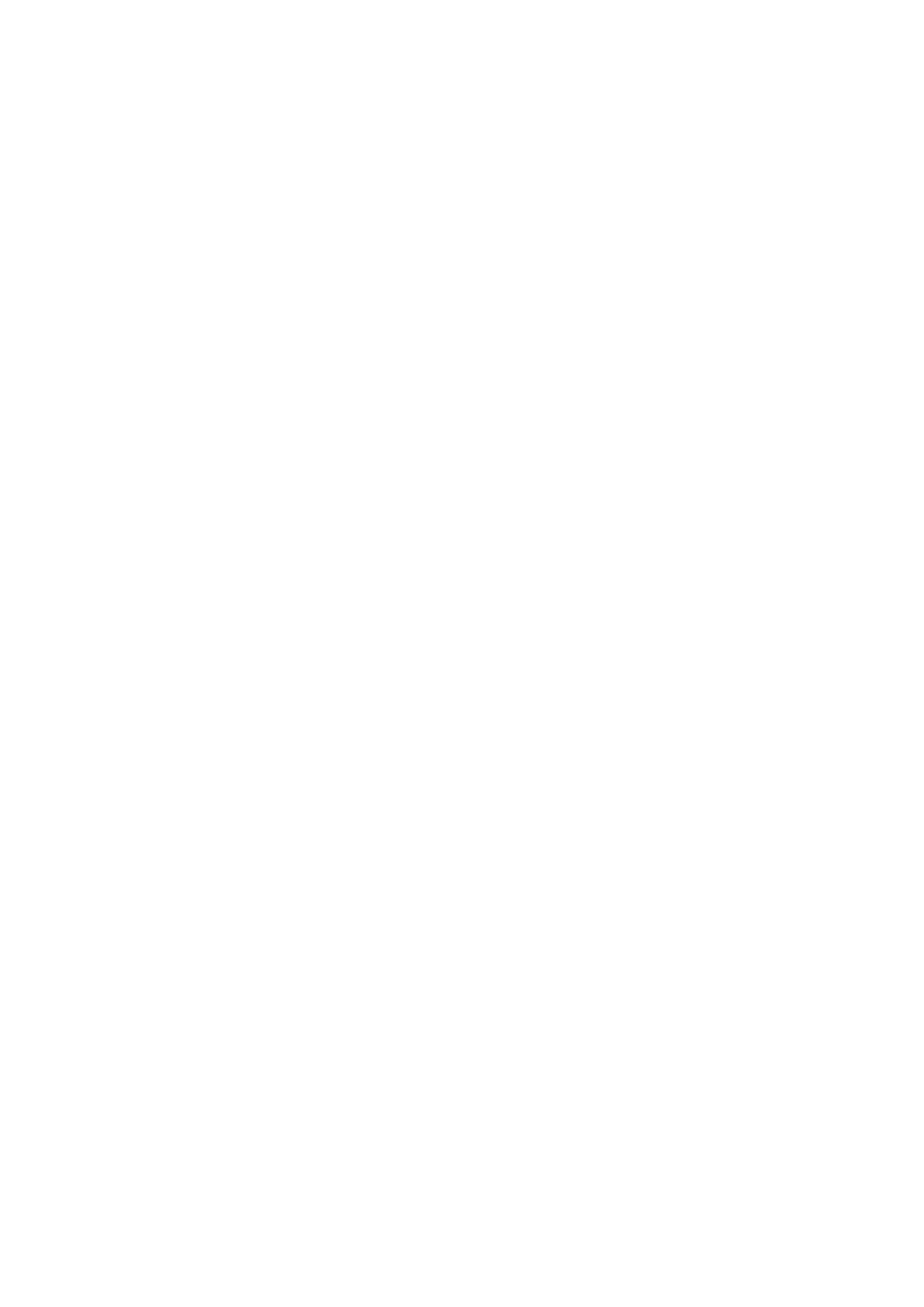2.2 1M 1♥-(1♠/2m) DBL=T/O or FG New suit=NF 2NT=FG with support OPPT suit=Limit raise 1♥-(1NT) DBL=PEN 2♣=5+♠ and 2+♥ 2NT=G/T+ with support 1♥-(2NT=minors) 3♣=G/T+ w/ ♥ support  $3 \cdot = G/T + W/ 5 + \cdot$ 3M=Competitive Same after 1♠ opening but w/ logical changes 2.3 1NT 1NT(14-16) -(DBL) RDBL=strong, FP to 2NT 2 $\ast$ =weak w/ $\ast$  or weak with  $\ast \ast / \ast \ast / \ast \ast$  2♦=weak w/ ♦ or weak with ♥♠ and longer ♠ 2M=Nat weak 2NT=G/T+any 5+-5+ 1NT-(2X=ART) X=At least G/T values, FP to 2NT 1NT- $(2 \cdot \cdot \cdot)$  Leb: 2 X To play 2 NT=PUP to 3♣ 3 Y under OPPT suit To play<br>3 Cue 4 OM, n 4 OM, no stopper, F3NT/4m<br>Nat FG, 5+ suit 3 Y over OPPT suit<br>3 NT 3 NT 4 OM, promises stopper<br>4 m 4 m Nat FG, sets trump<br>4 M Nat S/T **4 M** Nat S/T 3 Y Nat G/T<br>3 Cue No M, no 3 Cue No M, no stopper, F3NT/4m or F hand w/ 4+m<br>3 NT Nat promises stopper 3 NT Nat promises stopper<br>4 m Nat G/T, distributional 4 m Nat G/T, distributional hand<br>4 M To play To play